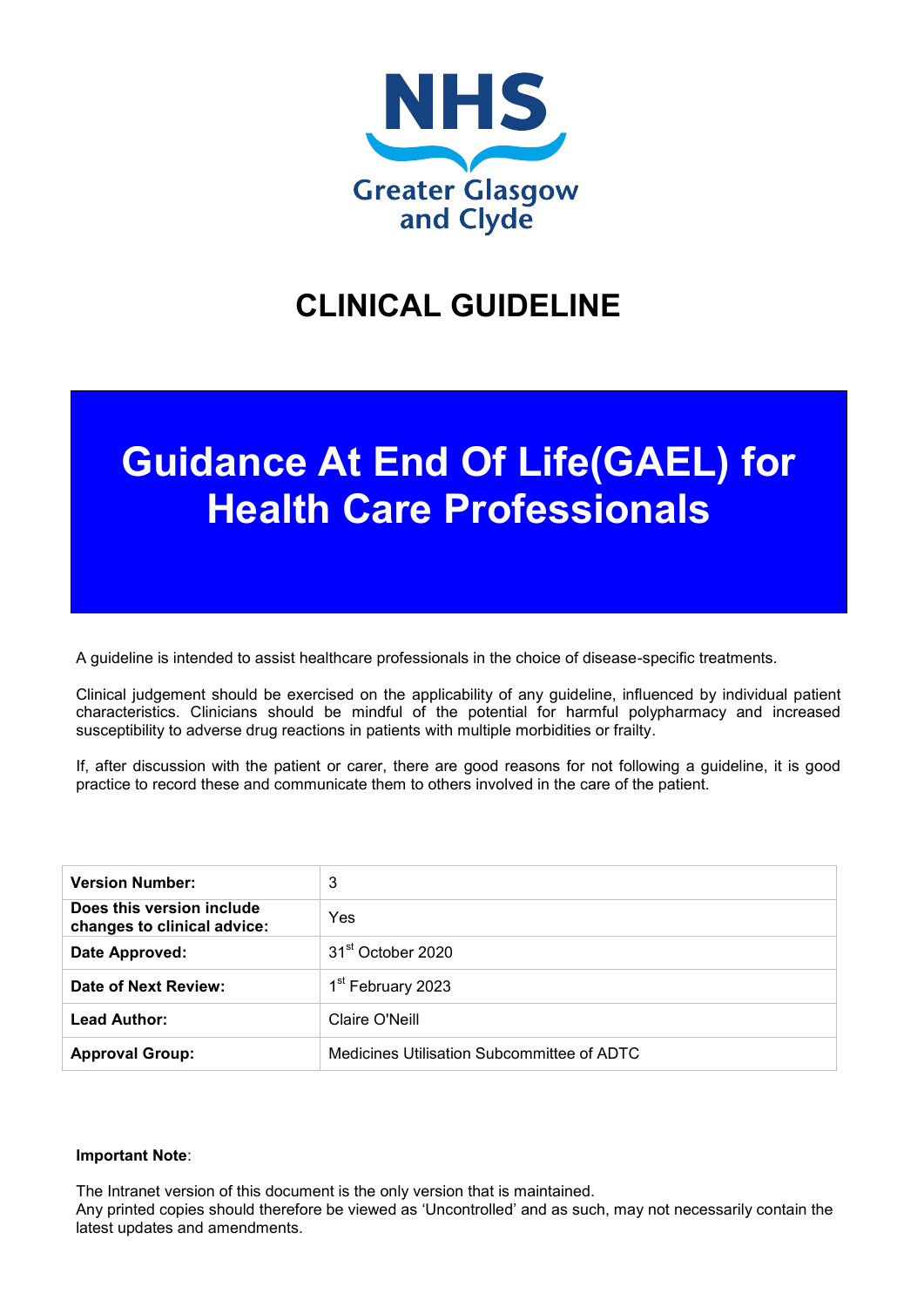



# **Guidance At End Of Life (GAEL) for Health Care Professionals**

**This guideline is an aid to clinical decision making and good practice. For use when there is irreversible deterioration and the clinical judgement of the multidisciplinary team is that the patient is dying and the Senior Clinician agrees with this.**

# **Key Actions when Someone is Dying**

An individualised person centred management plan has been agreed and communicated to the patient, relatives and carers. If the patient does not have capacity the plan is discussed with the Welfare Power of Attorney or Guardian.

This plan **should be reviewed and documented daily** and must include evidence of:

- Open, honest, sensitive communication, addressing any worries or concerns highlighted by patient, relatives and carers.
- DNACPR discussion and presence of form in notes.
- Discussion around what is important to the patient including preferred place of care and death, **[tissue/organ donation.](https://www.organdonationscotland.org/)** If home is preferred place of care refer to **[Guidance for Rapid Discharge at End of Life](http://www.staffnet.ggc.scot.nhs.uk/Info%20Centre/PoliciesProcedures/GGCClinicalGuidelines/GGC%20Clinical%20Guidelines%20Electronic%20Resource%20Direct/Rapid%20Discharge%20Guidance%20for%20Patients%20in%20last%20days%20or%20weeks%20of%20life.pdf).**
- Discussion about plan for fluids and nutrition including the importance of mouth care.
- Ongoing **[assessment and management of symptoms](https://www.palliativecareguidelines.scot.nhs.uk/guidelines/symptom-control.aspx)** including potential **[Palliative care emergencies.](https://www.palliativecareguidelines.scot.nhs.uk/guidelines/palliative-emergencies.aspx)**
- Prescribed anticipatory/just in case medications for common symptoms at end of life (see box below). Contact **[Hospital Palliative Care Team](http://www.staffnet.ggc.scot.nhs.uk/Acute/Rehab%20Assessment/Palliative%20Care/PCRF/Pages/RF_PCRFHomePage.aspx#hospital)** or Pharmacist for advice if required.
- Rationalisation/discontinuation of unnecessary medical, nursing and drug interventions.
- Confirmation of Death (CoD) paperwork is available where appropriate.

**Review, update and communicate any changes with patient, relatives and carers at least once a day.**

# **Key Actions at Time of and After Death**

- Confirmation of Death (CoD) paperwork is completed where appropriate.
- Follow Last Offices Policy.
- Support and comfort relatives and carers and offer **[mementos/keepsakes.](https://www.palliativecareggc.org.uk/wp-content/uploads/2020/05/Memento-for-Bereaved-Families-and-Carers-290420-practical-considerations.docx)**
- Sensitively return patient belongings using bereavement bag.
- Sensitively discuss documentation and the written information provided. **[When Someone Has Died.](https://www.nhsinform.scot/publications/when-someone-has-died-information-for-you)**
- Explain Medical Certification of Cause of Death (**[MCCD](http://www.staffnet.ggc.scot.nhs.uk/Human%20Resources/Learning%20and%20Education/Pages/Newmccd.aspx)**) procedure.
- Community actions arrange for equipment uplift, provide information to family regarding disposal of any drugs.

#### **Please contact local [Hospital Palliative Care Team](http://www.staffnet.ggc.scot.nhs.uk/Acute/Rehab%20Assessment/Palliative%20Care/PCRF/Pages/RF_PCRFHomePage.aspx#hospital) or [Hospice](http://www.staffnet.ggc.scot.nhs.uk/Acute/Rehab%20Assessment/Palliative%20Care/PCRF/Pages/RF_Community%20within%20NHSGGC.aspx) for Specialist Palliative Care advice/referral**

| Anticipatory/Just In Case (JIC) Medication<br><b>Scottish Palliative Care Guidelines Anticipatory Prescribing</b> |                                                                                                                                                                                                                                                                |
|-------------------------------------------------------------------------------------------------------------------|----------------------------------------------------------------------------------------------------------------------------------------------------------------------------------------------------------------------------------------------------------------|
| <b>Pain/Breathlessness</b>                                                                                        | <b>Morphine Sulphate injection 2mg SC</b> repeated at hourly intervals as needed,<br>If 3 or more doses are required within 4 hours with little or no benefit seek urgent advice or review*.                                                                   |
|                                                                                                                   | If more than 6 doses are required in 24 hours seek advice or review*.<br>If known moderate/severe renal impairment <b>Alfentanil</b> is strong opioid of choice.<br>Renal disease in last days of life Guideline                                               |
| Nausea/Vomiting                                                                                                   | Levomepromazine 2.5mg to 5mg SC 12 hourly as needed.                                                                                                                                                                                                           |
| <b>Anxiety/Distress</b>                                                                                           | <b>Midazolam injection 2mg SC</b> repeated at hourly intervals as needed. If 3 or more doses are required within<br>4 hours with little or no benefit seek urgent advice or review*. If more than 6 doses are required in 24 hours,<br>seek advice or review*. |
| <b>Respiratory Tract</b><br><b>Secretions</b>                                                                     | Hyoscine Butylbromide injection 20mg SC repeated at hourly intervals as needed.<br>If more than 6 doses are required in 24 hours, seek advice or review*.                                                                                                      |

**\*Advice or review can be sought from ward medical staff, pharmacist or Specialist Palliative Care Team**